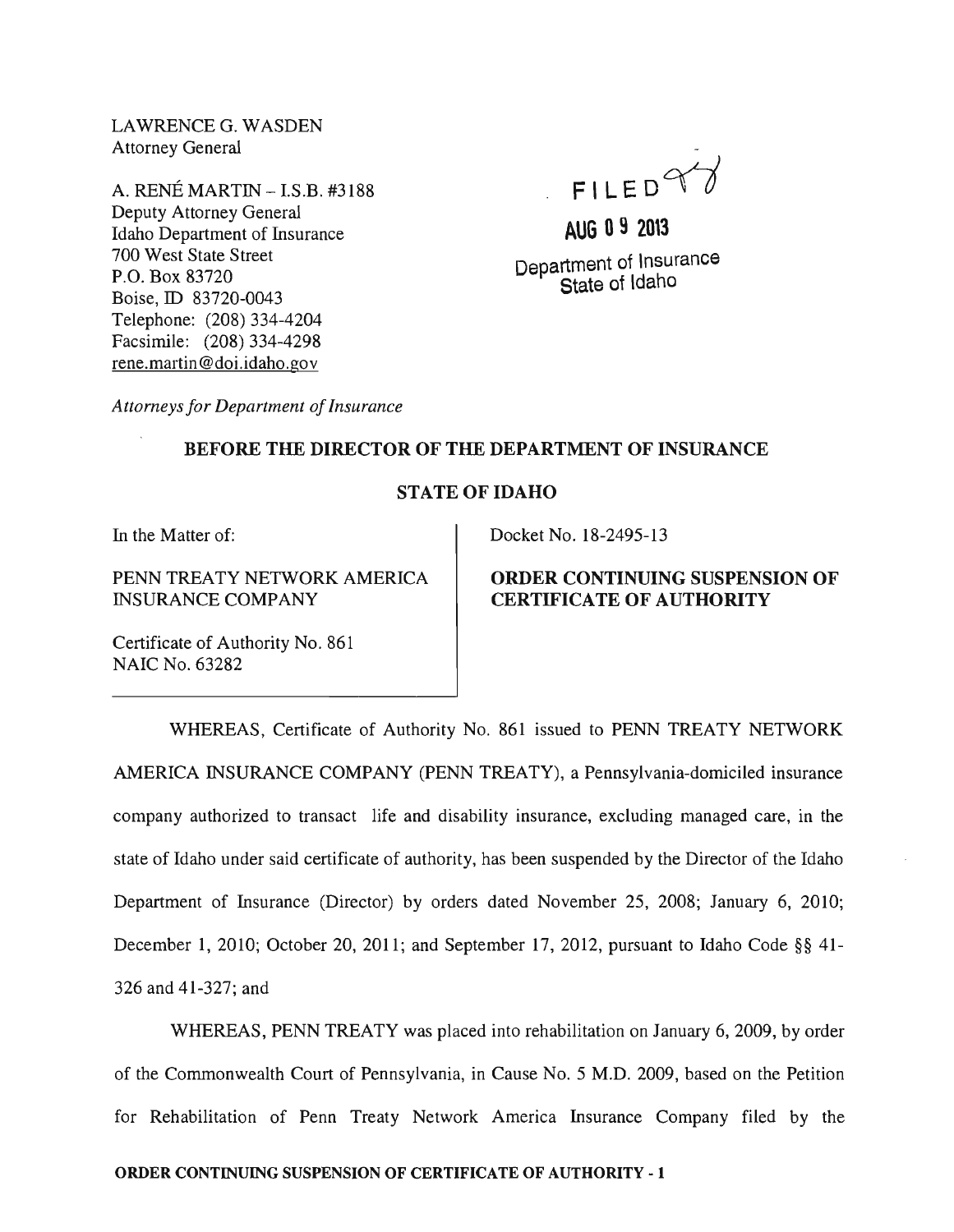Pennsylvania Insurance Commissioner. Thereafter, on May 3, 2012, said court entered an order in the aforesaid cause of action, which order denied a petition filed by the Insurance Commissioner of the Commonwealth of Pennsylvania, acting as Rehabilitator in this action, to place PENN TREATY in liquidation, and declared the court's January 6, 2009, order for rehabilitation to remain in effect. As of the current date, PENN TREATY remains subject to the court's order of May 3, 2012, which order denied the Rehabilitator's petition for liquidation.

NOW, THEREFORE, IT IS HEREBY ORDERED, pursuant to Idaho Code § 41-327(3), that Certificate of Authority No. 861 issued to PENN TREATY be CONTINUED IN SUSPENSION, effective immediately, for a period of one (1) year from the date of this order. The Director may terminate the suspension sooner if the cause for said suspension is corrected and PENN TREATY is otherwise in compliance with title 41, Idaho Code.

IT IS FURTHER ORDERED that PENN TREATY comply with the requirements of Idaho Code § 41-329, including § 41-329(2), which provides: "During the suspension period the insurer shall not solicit or write any new business in this state, but shall file its annual statement, pay fees, licenses, and taxes as required under this code, and may service its business already in force in this state, as if the certificate of authority had continued in full force."

IT IS FURTHER ORDERED, pursuant to Idaho Code  $\S$  41-330(1), that, within four (4) days after notice of this suspension is provided, PENN TREATY shall notify, by any available means, every person authorized to write business in the state of Idaho by said insurance company, to immediately cease to write any further insurance business for PENN TREATY in Idaho.

IT IS FURTHER ORDERED that, within sixty (60) days of the date of this order, PENN TREATY file with the Director a complete listing of its policies owned by or issued to residents of the state of Idaho current as of the date of this order, notwithstanding any such listings

#### ORDER CONTINUING SUSPENSION OF CERTIFICATE OF AUTHORITY - 2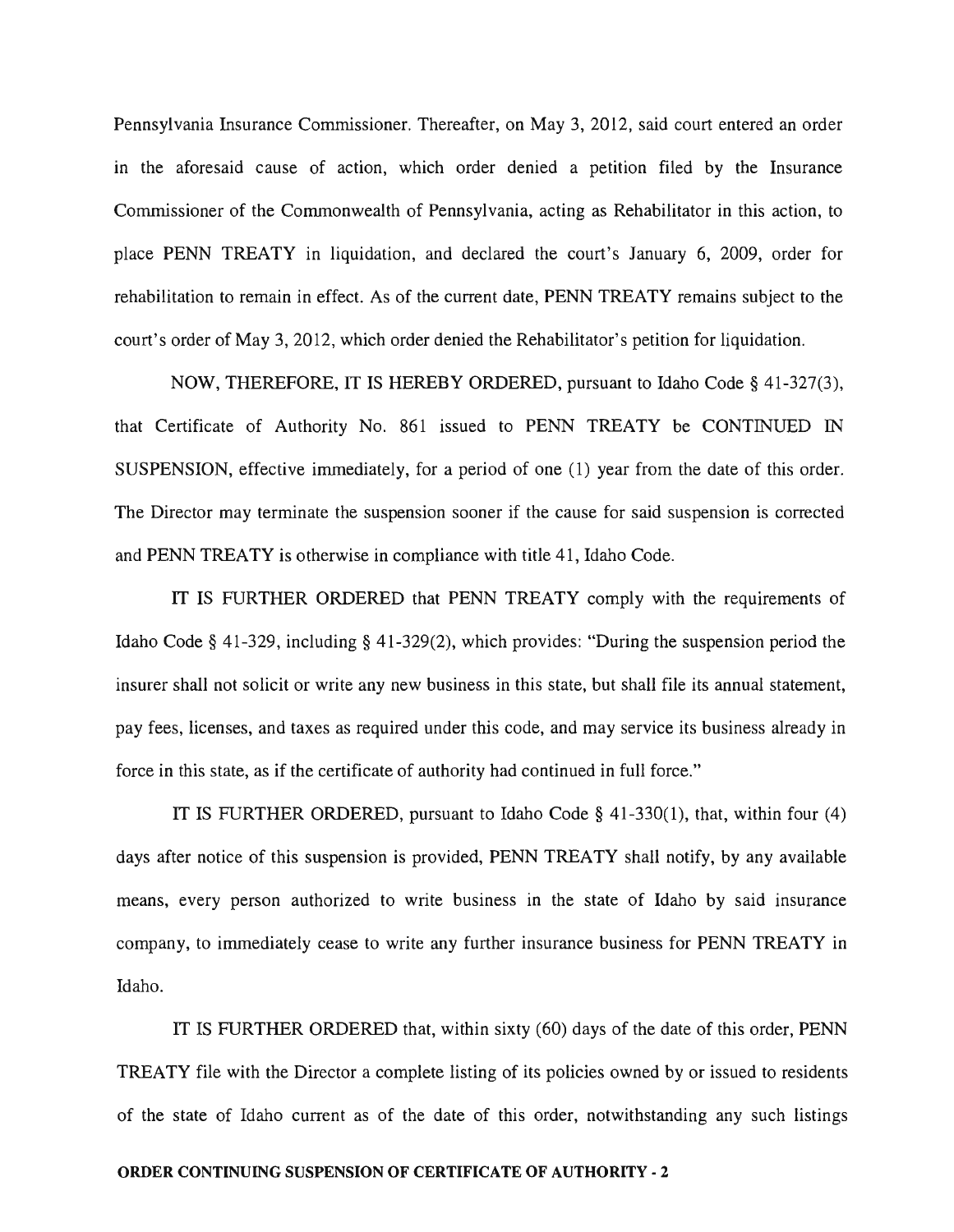previously submitted. Such list shall include the name and address of each policyholder and insured, policy type, face amount, and cash surrender value of the policy, as applicable.

DATED this  $\frac{9^{th}}{10}$  day of August, 2013.

STATE OF IDAHO DEPARTMENT OF INSURANCE

room, Dep. Director

WILLIAM W. DEAL <sup>\*</sup>Director

#### **NOTIFICATION OF RIGHTS**

This is a final order of the Director. Any party may file a motion for reconsideration of this final order within fourteen (14) days of the service date of this order. The agency will dispose of the petition for reconsideration within twenty-one (21) days of its receipt, or the petition will be considered denied by operation of law. *See* Idaho Code § 67-5246(4).

Pursuant to Idaho Code §§ 67-5270 and 67-5272, any party aggrieved by this final order or orders previously issued in this case may appeal this final order and all previously issued orders in this case to district court by filing a petition in the district court of the county in which:

- i. A hearing was held,
- ii. The final agency action was taken,
- iii. The party seeking review of the order resides, or operates its principal place of business in Idaho, or
- iv. The real property or personal property that was the subject of the agency action is located.

An appeal must be filed within twenty-eight (28) days of (a) the service date of this final order, (b) an order denying petition for reconsideration, or (c) the failure within twenty-one (21) days to grant or deny a petition for reconsideration, whichever is later. *See* Idaho Code

#### **ORDER CONTINUING SUSPENSION OF CERTIFICATE OF AUTHORITY·** 3